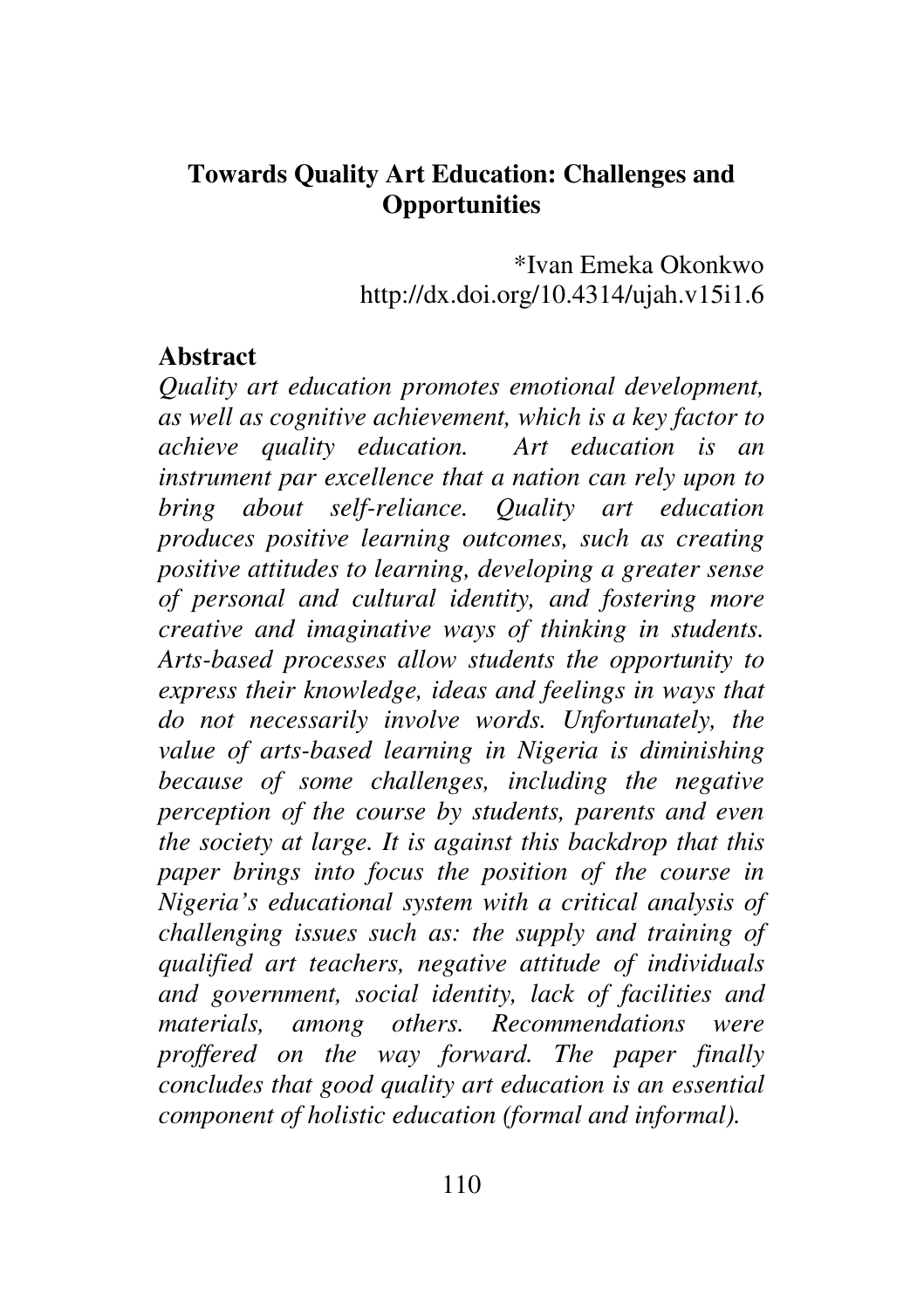**Keywords:** quality, art education, challenges, opportunities

## **Introduction**

Art education is the process of learning about different types of artistic expression, including different media and formats for artwork and different movements and styles throughout art history (Jensen, 2001). It is commonly taught to students of many age ranges and can be a focus of learning during secondary education such as at a college or university. This type of education is usually taught by art teachers and can include practical understanding, such as how to use different tools to create artwork, or an understanding of how to appreciate artwork. Art education will usually focus on basic types of artistic creation, such as drawing, painting, and sculpture, though specialized classes in subjects such as pottery, digital art, and mixed media can also be found (Gibson, 2008).

Many art education classes will usually be split between practical knowledge and theoretical knowledge, teaching both how to create artwork and an appreciation for the work others create. An art teacher will often be an experienced artist with a background both in different types of artistic creation and teaching pedagogies. While a specialized art class in a subject such as art history could focus primarily on learning through lecture and reading, most classes will allow students to create their own artwork and view the work of others, both students and masters, to better understand artistic expression.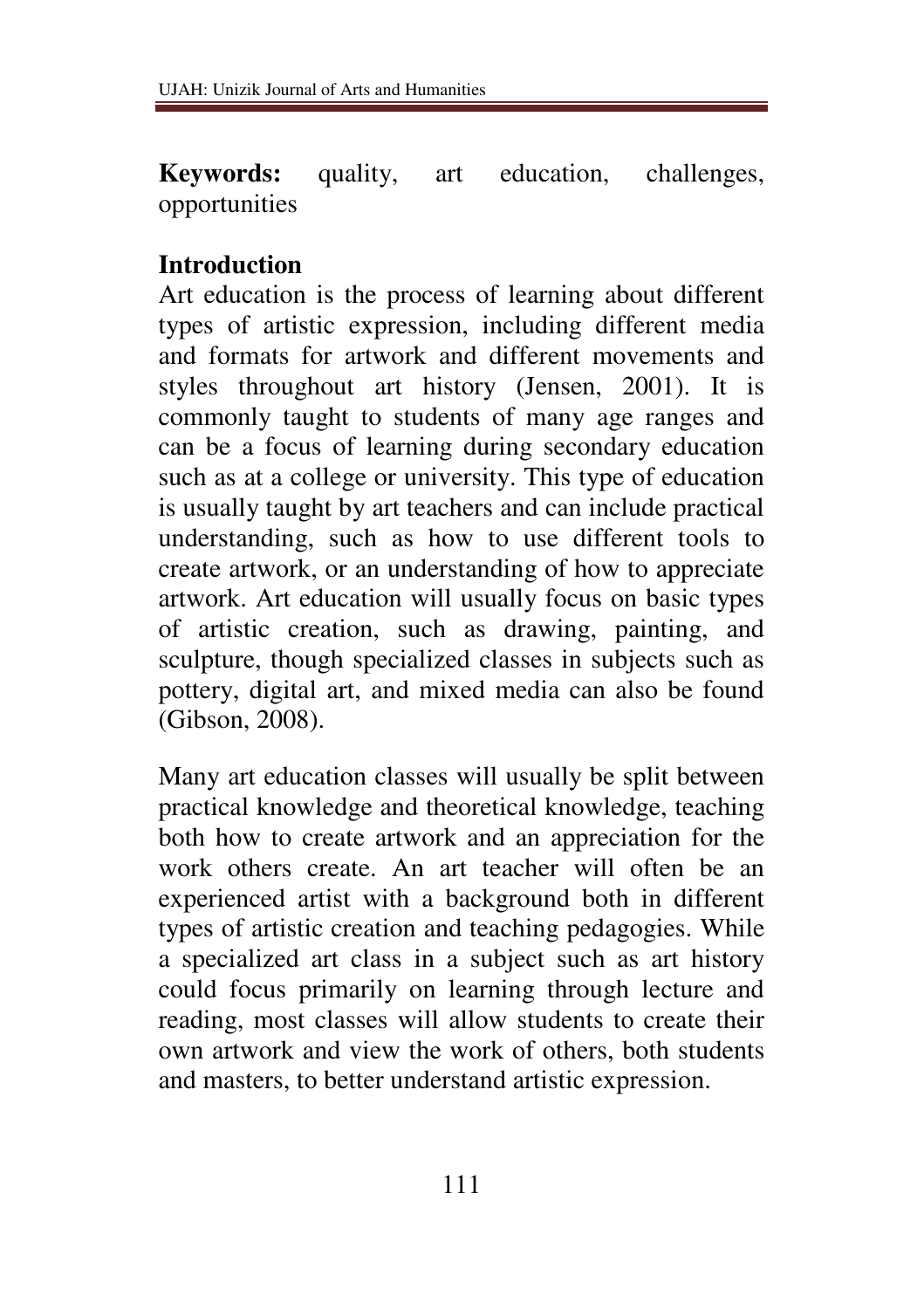While art and the creation of art can be seen as a highly subjective experience, art education seeks to find common bonds between artists and viewers. Though this may be difficult, an effort is still made to create a baseline by which art can be evaluated and critiqued. This is often done regarding technical aspects of artistic creations, such as perspective and proportion. While some works studied in art education, such as those created by surrealists or abstract expressionists, may escape easy analysis using these methods, it can still be helpful.

Students in art education are usually taught proper handling of various artistic tools, such as pencils, chalk, paint brushes, and sculpting tools. Basic art education classes will often give an overview of these different mediums and introduce students to these forms of art, allowing them to find areas where they may be interested in further study. More advanced art classes will often encourage students to pursue specific areas of interest, providing the students with opportunities to develop their skills in what they are passionate about (Eisner, 2002).

Arts education encompasses all the visual and performing arts delivered in a standards-based, sequential approach by a qualified instructor as part of the core curriculum (Garrett, 2009). The arts are both studied as individual disciplines and integrated into general subject matter teaching. The term arts education means and implies many things, it can be said to be an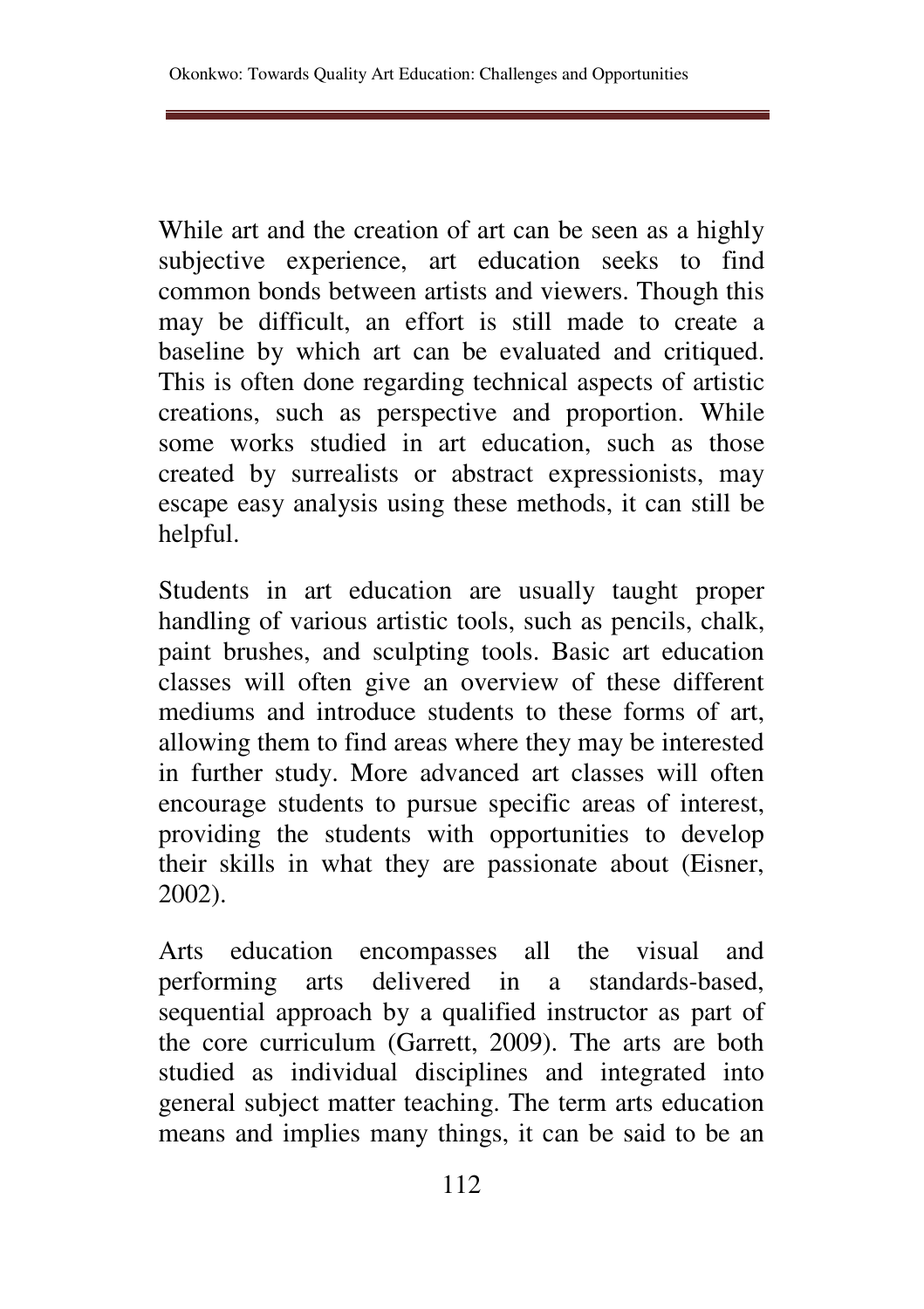instruction and programming in all arts disciplines including but not limited to dance, music, visual art, theater, creative writing, media arts, history, criticism, and aesthetics. The term is used in its broadest sense, including arts-centered and arts-integrated curriculum in academic and community settings (La Pierre, 2007).

This paper aims to ascertain why there is need for art education in our contemporary society. The emphasis on quality art education in Nigeria forms the premise of this paper. The paper discusses the importance of providing quality art education and challenges of art education in Nigeria. It also discusses the opportunities embedded in art education as an area of study.

#### **The Need for Art Education**

Beyond the qualities of creativity, self-expression, and communication, art is a type of work. This is what art has been from the beginning. This is what art is from childhood to old age. Through art, students learn the meaning of joy of work done to the best of one's ability, for its own sake, for the satisfaction of a job well done (Livermore, 2003). There is a desperate need in our society for a revival of the idea of good work: work for personal fulfillment; work for social recognition; work for economic development. Work is one of the noblest expressions of the human spirit, and art is the visible evidence of work carried to the highest possible level. Today people hear much about productivity and workmanship. Both of these ideals are strengthened each time they commit themselves to the endeavor of art. They are dedicated to the idea that art is the best way for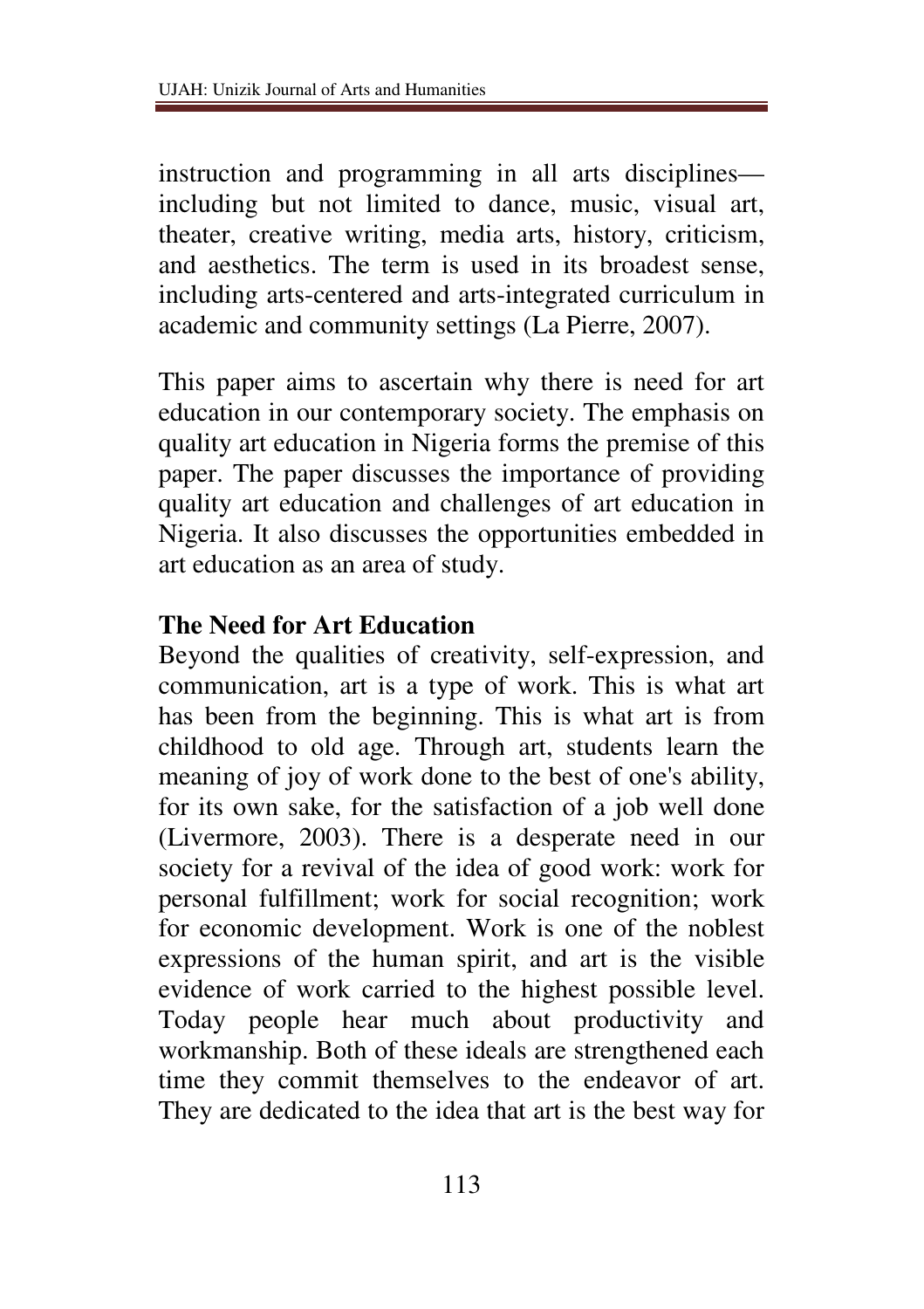Okonkwo: Towards Quality Art Education: Challenges and Opportunities

every young person to learn the value of work (Davis, 2008).

Art is a language of visual images that everyone must learn to read. In art classes, visual images are made, and images are studied. Increasingly, these images affect our needs, our daily behavior, our hopes, our opinions, and our ultimate ideals (Freedman, 2003). That is why the individual who cannot understand or read images is incompletely educated. Complete literacy includes the ability to understand, respond to, and talk about visual images. Therefore, to carry out its total mission, art education stimulates language-spoken and written-about visual images. Art teachers work continuously on the development of critical skills. This is a way of encouraging linguistic skills. By teaching pupils to describe, analyze, and interpret visual images, their powers of verbal expression are enhanced (Pearse, 1992). That is no educational frill.

One cannot touch art without touching values: values about home and family, work and play, the individual and society, nature and the environment, war and peace, beauty and ugliness, violence and love (Stankiewicz, 2001). The great art of the past and the present deals with these durable human concerns. Art teachers do not only indoctrinate, but when they study the art of many lands and peoples, they expose their students to the expression of a wide range of human values and concerns. They sensitize students to the fact that values shape all human efforts, and that visual images can affect their personal value choices (Gibson, 2008). All of them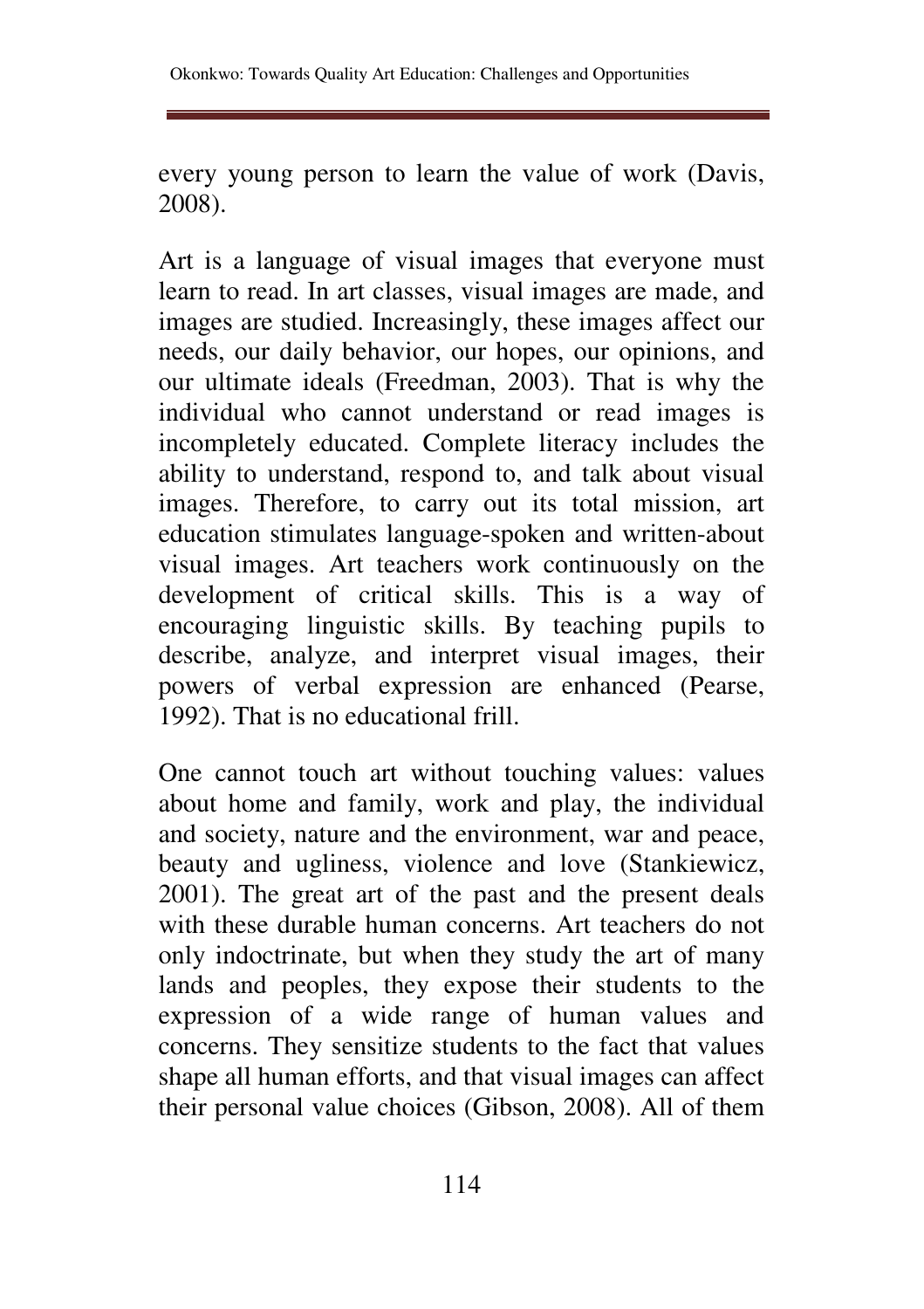should be given the opportunity to see how art can express the highest aspirations of the human spirit. From that foundation they believe students will be in a better position to choose what is right and good.

## **Towards Quality Art Education in Nigeria**

Nigeria is in essence a multicultural nation. It is made up of diverse language and cultural communities that live side by side, all with their own very different but rich traditions and artistic practices (Ogbonna, 2006). This variety, and the fact that it is rooted in so many communities, is now – with the growing recognition of the importance of cultural diversity – considered to be a vital asset in the development and intellectual awakening of this country. Though this diversity was, until recently, often experienced by the populations as a weakness, reducing learning and knowledge to particular cultural values and traditions, the worldwide movement towards recognizing national and regional cultures and communities has led the government of Nigeria to contemplate the possibility of introducing cultural and artistic activities into the overall learning programme of young people, both in and outside the school (Sullivian, 2010).

People view sciences and the arts as though they were two enemy sisters. This idea is a malaise surrounding art education. In fact, though there is consensus about the fundamental nature of artistic practices for the balanced development of a human being, the prospect of setting up school curricula that promote these practices is accompanied by the fear of seeing the art education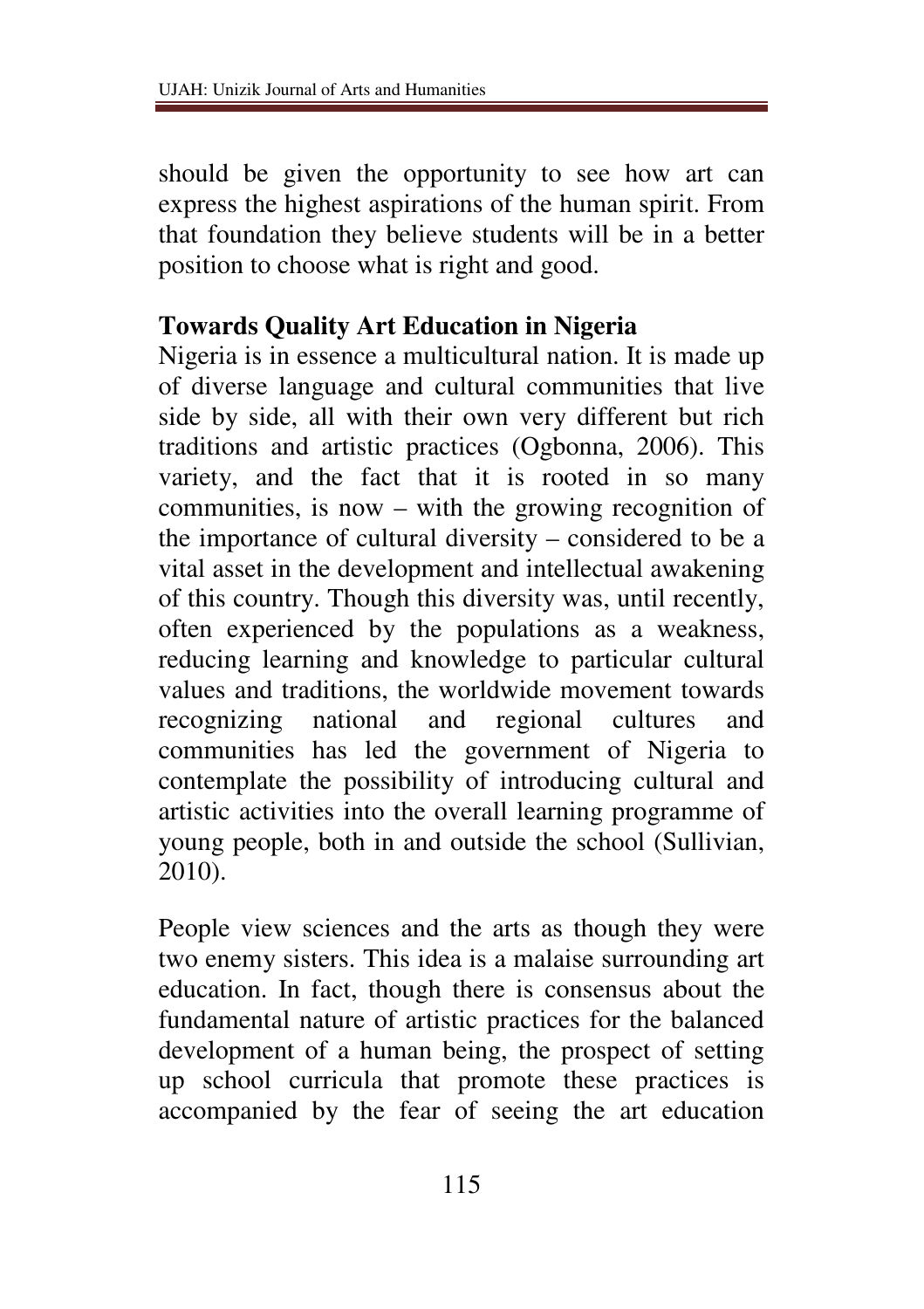demoted (Marshall, 2006). Arts and sciences are considered as fields that stand apart from each other, contrary to some critics who see them as complementary.

If a person's creativity is developed by exercising a discipline, it is stimulated even more through the practical experience of art. A child discovers his or her creative potential through play and repetition, which paves the way to action and creativity. Art education, in developing young people's emotional intelligence and imagination, creates an awareness of diversity in practices and cultures as well as of their environment, which in turn makes them attentive to environmental and development issues (Pearse, 1992). This is why public programmes for art education and creative practices are chiefly aimed at children living in underprivileged or socially vulnerable milieus. Creative activities for them are a way to resist the degradation of their surroundings and their self-image. Art enables them to keep their cultural heritage alive and at the same time opens up new possibilities to be stimulated.

Teachers who are responsible for teaching arts must be at the centre of any reform in arts education, and must be able to follow the revision of the curricula step-by-step. This is an excellent way to ensure their acceptance of the proposed educational project and their competence in the various artistic fields. Great importance must be given to the training of teachers in visual arts, dance, music, theatre, etc., if the quality of art education, and thereby of school education in general, is to improve. For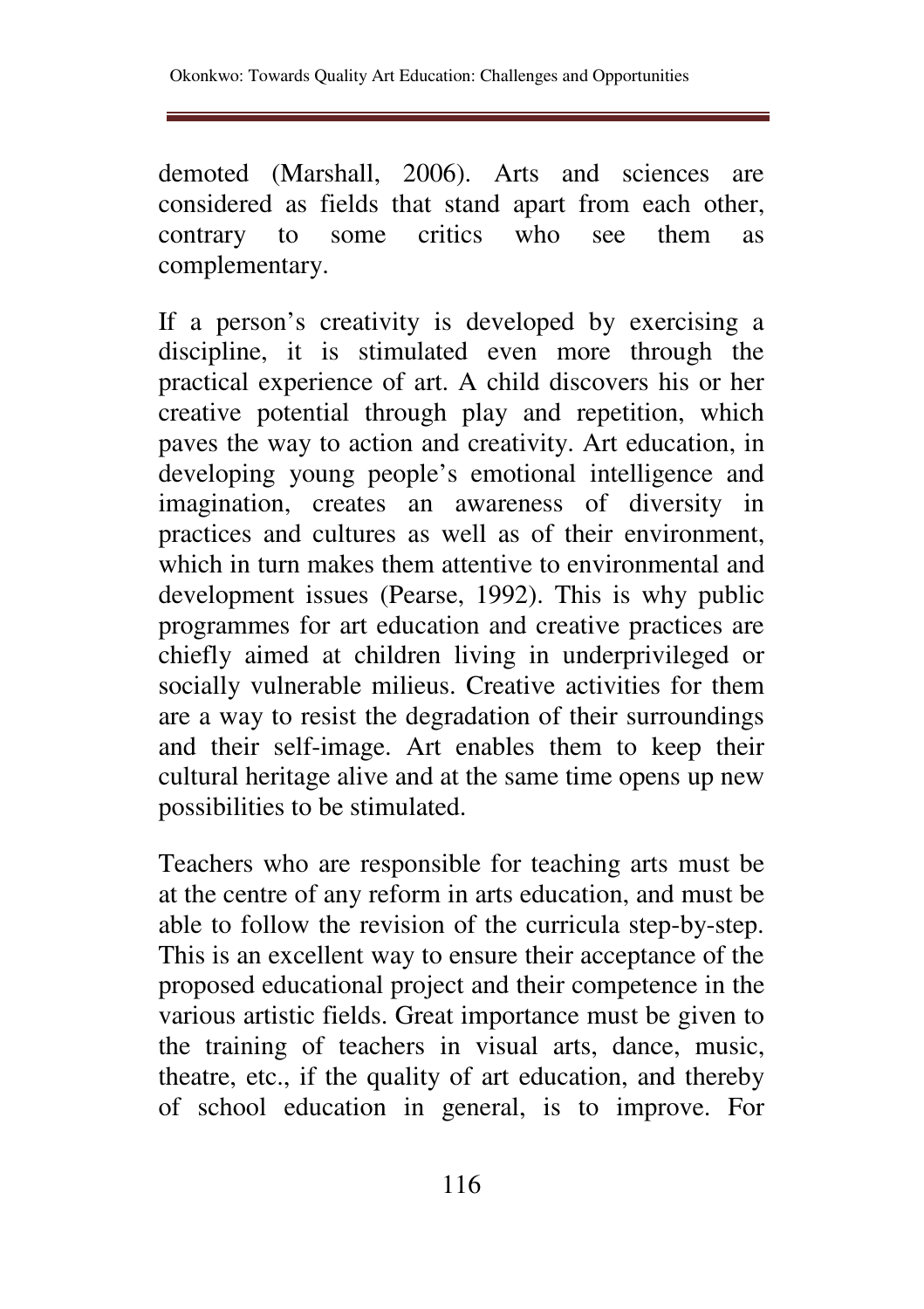instance, the initial training of art teachers must not only take into account new teaching methods that emphasize the creativity and traditional know-how of the community, but also the use of electronic tools as a means of artistic production and learning and a source of knowledge that can no longer be ignored.

In the case where generalist teachers, who do not necessarily master the subject, have to teach the arts, it is suggested that they choose an artist to work together with them in the class. It seems important, however, to define the profile of teachers both in primary and secondary school, as well as in extracurricular art activities. The question must be asked, when should artists participate in the teaching, and whether one must speak of teaching artists or artist teachers, or both. The main purpose of art education is not only to train artists, but to kindle aesthetic sensitivity in the child and the adolescent, to initiate them to the practices and language of the arts and to develop their creativity (Obiora, 2006). Generalist primary-school teachers must be able to receive adequate training in at least two art disciplines, of which the standard could be defined on a national level. In addition, teaching support can be given by professionals from cultural institutions (music centres, museums, theatres, etc.) and/or artists.

It is essential on each school level to define an educational project that will be implemented in partnership with a cultural institution chosen by the school. More importantly, since one of the learning methods in art subjects is to encourage the student to do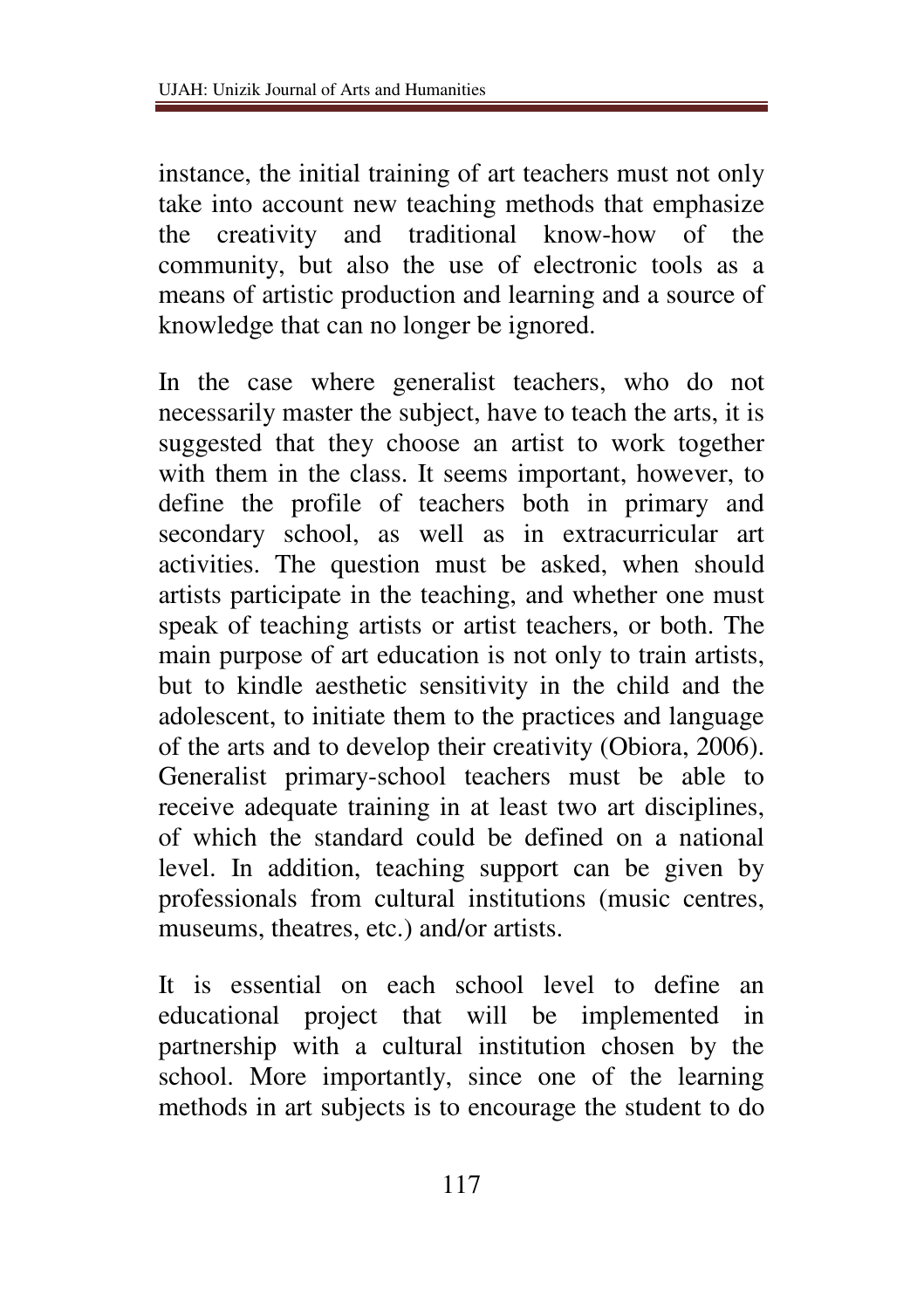research the teacher's own knowledge becomes of secondary importance in the knowledge-transmission process (Gibson, 2008). This method, in fact, downplay the knowledge of the teacher – in particular in terms of the students' behaviour- and is based on the students' desire and intentions towards the artistic object. In as far as possible, it limits the giving of instructions, promotes the students' autonomy and respects their critical ability.

*Art education that initiates children and adolescents into artistic techniques and language, builds cultural identities and reinforces self-confidence and respect of the other and his culture (Sophia, 2005). In this way, it also opens the door to multiculturalism. In order to introduce the child to the practical experience of art and its diverse expressions, art education must look at both traditional expressions of art and those developed on its contemporary side. It is at the intersection of these two cultural reference fields that the child evolves within his or her community (Sophia, 2005). Cultural institutions such as museums, music centres, culture centres, theatres and cinemas as well as craft centres are all places that must be promoted. They must be able to contribute to the educational effort of each nation and more specifically to the education of the arts.* 

*Another rich source lies with artists themselves: dancers, actors, musicians, poets, writers, painters, sculptors and craftspeople all have undeniable skills in terms of creativity, action and reflection. They are the gobetweens from one artistic tradition to another. They are also the living memory of a community's art and culture*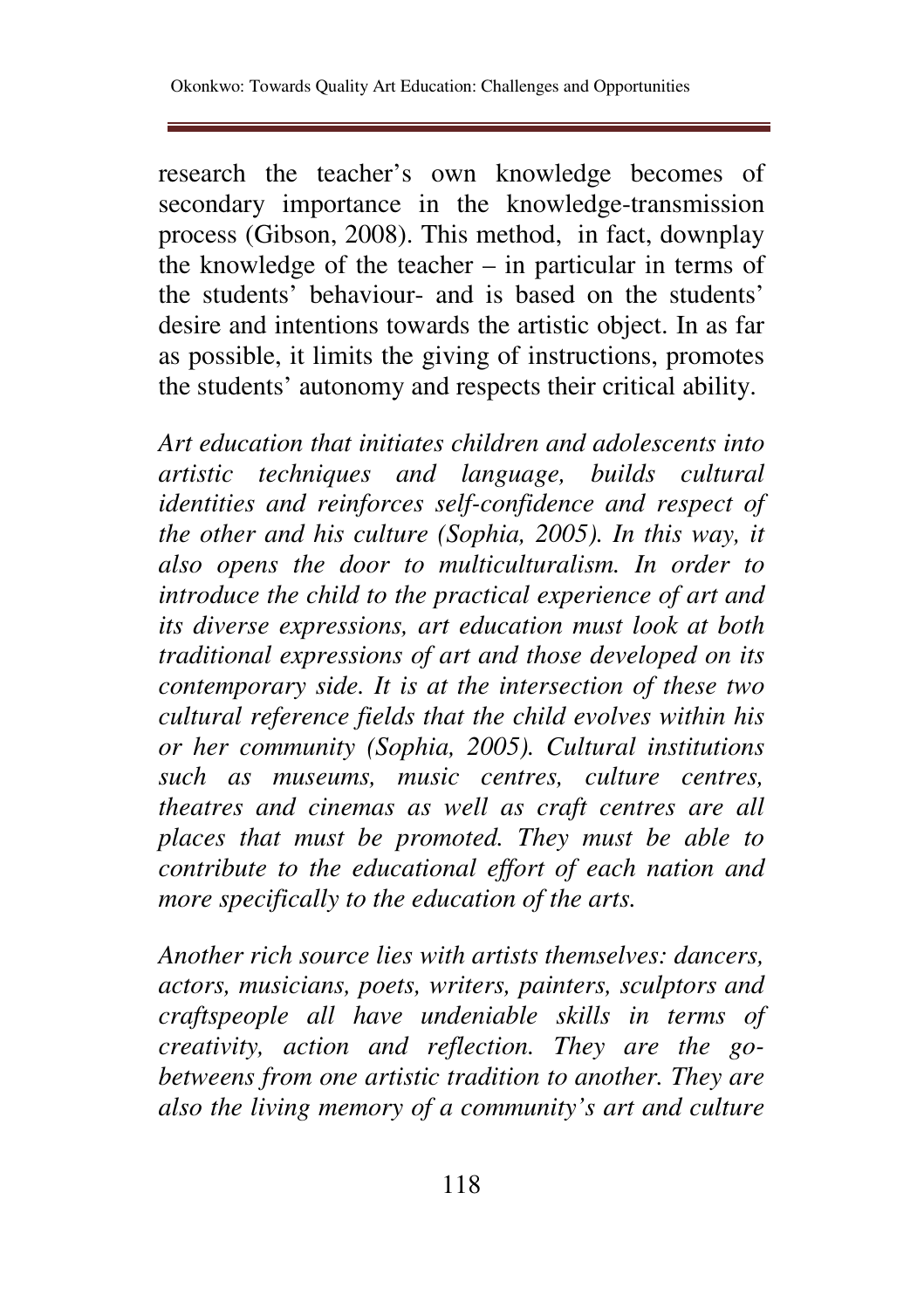*and the magicians that transform these traditions into future memory. Their role in a quality arts education is evident, but the ways in which they could participate still need to be defined.* 

#### *The Importance of Providing Quality Art Education*

Art is one of the universal languages all human beings understand and use to communicate. We use art to understand who we are, our places in the world, and the meaning of our lives (Burton, 2000). We use art to express ourselves and to speak to others across time and place. Human beings have an essential drive to create and understand visual imagery. This drive is one of the basic traits that make us human. The importance of providing quality art education in our society can be deciphered from the significance of many dimensions of art education, though the emphasis in this context is on visual arts. The power of the visual arts to enrich human experience and society is recognized and celebrated throughout the world.

Art and the visual arts are part of the historical record of every culture and historical period known to human beings. It may be said that all we know about some past civilizations is found entirely in the record of art and artifacts that people left behind. The visual arts have been used to capture and express a wide array of values, beliefs, and ideas embraced by people from around the world and from every period of history (Sophia, 2005). The visual arts have been used to educate, persuade, commemorate, and solve problem, in fact, humans are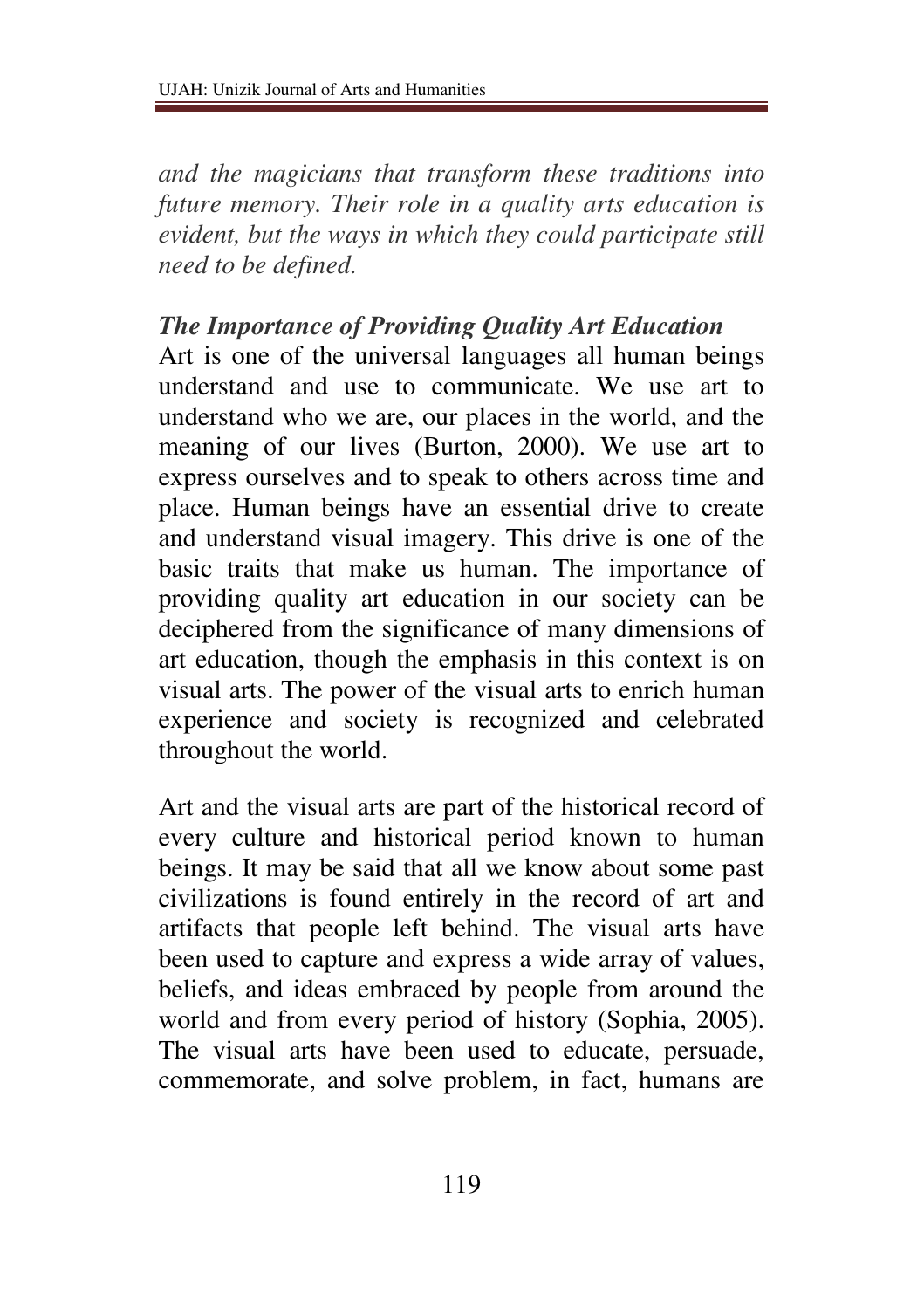dependent upon the visual arts to make sense of the world in which they live daily.

Individuals are continuously inundated with innumerable visual images and messages on television, computers, digital communications devices, and in the printed media. Neuroscience has shown that a significant portion of the human brain is devoted to understanding visual stimulation and to decoding visual messages they receive through their sense of vision (Eisner, 2004). They do this by using all of their higher order thinking skills, memory, and education. In our contemporary society, the visual arts and dependence upon visual imagery is essential in communicating and understanding information we need to live our lives. In order to fully understand visual imagery and its meaning, it is essential that all people receive an arts infused education. Such an education enables people to become informed citizens, critical thinkers, creative problem solvers and productive members of society.

At a time of economic challenge in some countries, many school districts have been forced to make difficult decisions that have decreased or eliminated visual art education from their schools. Despite a growing body of evidence suggesting that students who have had instruction in the visual arts perform higher on standardized tests and other measures of educational performance than those who have not had such instruction, art education programs continue to be overlooked for the contributions they make in producing the highest quality of education required for all children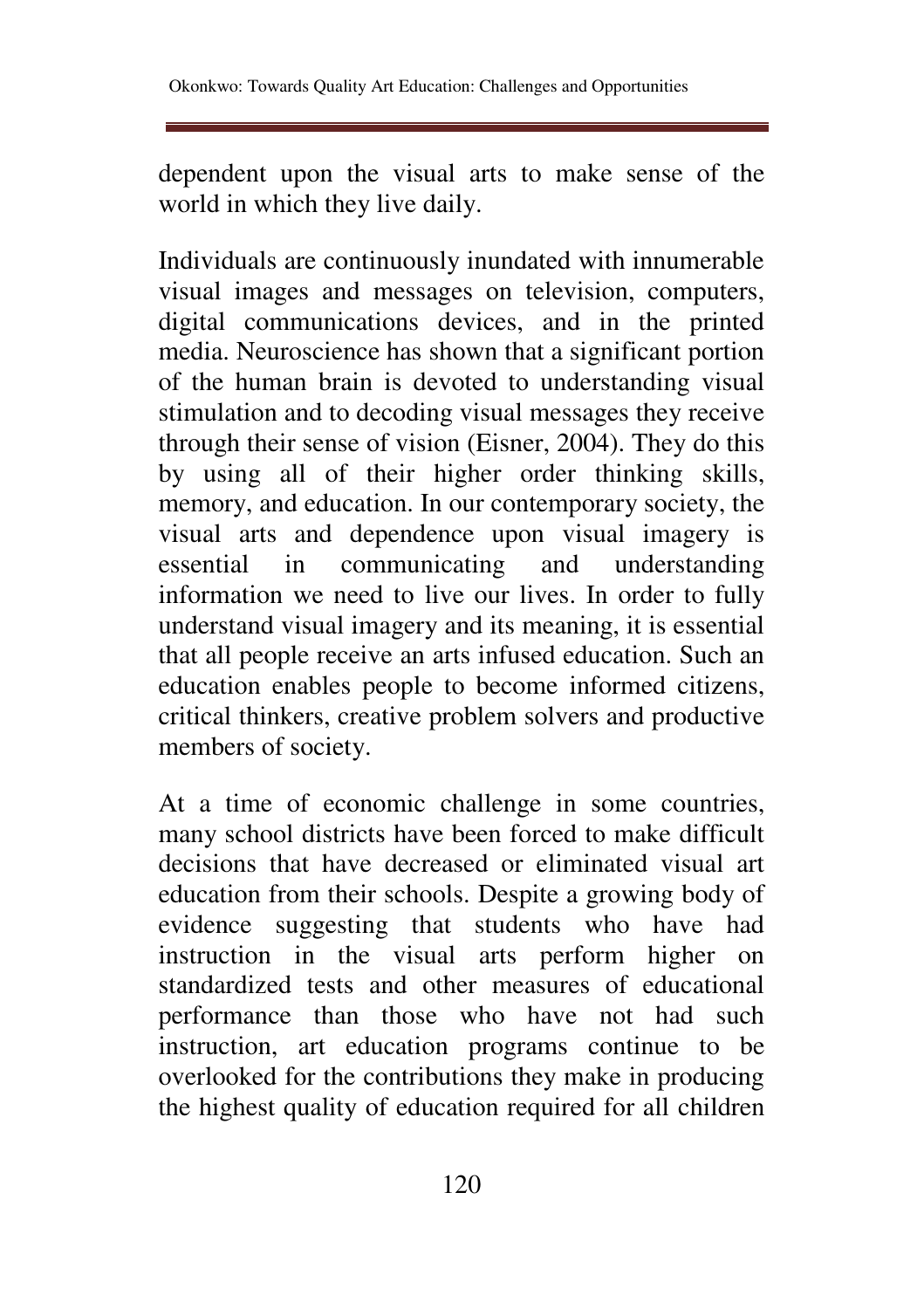(Hafeli, 2000). One of the hallmarks of quality visual art education is its focus on creativity. Students in art classrooms at all instructional levels are routinely called upon to use their creativity to solve problems and to express their ideas. Art teachers are steeped in the knowledge and skills that foster creativity and they use the visual art curriculum to enable their students to explore their own creative powers. Nurturing and developing students' creative capacities are vitally important for advancement in the workforce and for maintaining Nigeria's leadership role in Africa.

## **Differences between teaching visual arts and teaching art Education**

Visual arts students are thought to exhibit work as practicing artists and they have a more liberal degree and can apply their experience to a very broad range of careers related to the visual arts. Those with visual art degrees plan on becoming practicing artists and designers in their field. Additionally, they may pursue graduate studies and become qualified to teach at the college level. Art education focuses on preparing preservice teachers for a profession in art education. Through supplemental courses, pre-service teachers also may prepare for positions in museum education and other non-profit visual arts applications or for graduate study. Art education is not limited to formal education institutions, some professional artists specialize in private or semi-private instruction in their own studios.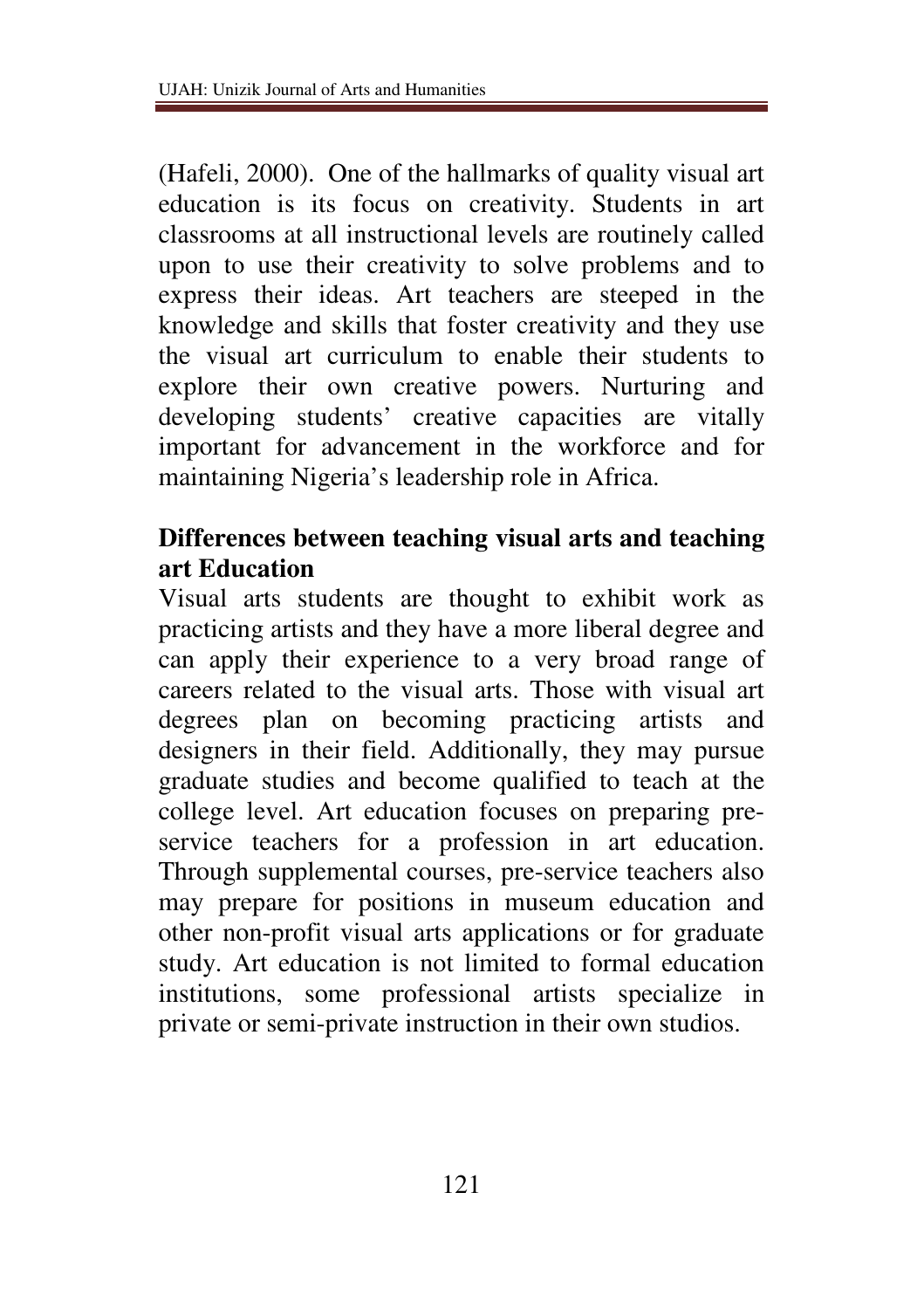# **Challenges of Art Education in Nigeria**

If quality art education excel, it will contribute to poverty alleviation and the sustainability of social and economic development of the nation via job creation. However, realistic as this may be, there are inherent problems that art education is facing in its development. Notable among them are: shortage of qualified art teachers, inadequate teaching facilities and funding, poor government and social identity. Although the National Policy on Education (2004) has recognized the teaching of art at all level of education, the subject is faced with shortage of the supply of qualified art teachers (Cornelius, 2004; Barnabas, 2005). There is the need for a deliberate and purposeful training of art teachers for the nation's school system. There are many schools that do not have qualified staff to teach art.

The other problem areas affecting art education, is inadequate teaching facilities. Research in art education (Gofar, 2000; Barnabas, 2005), shows that, most schools are faced with the issue of lack of art materials and purpose-build art studios in secondary and colleges of education for the teaching of art. Because of the facilities not available, the teaching of art is at best an exercise in futility. The student-artist cannot acquire artistic skills without the materials.

Another factor that constitutes problems in the learning, and teaching of art in Nigeria, is the ambivalent negative attitude of Nigerian society and event the government towards the subject. This situation has created for teachers of art a serious dilemma of reconciling an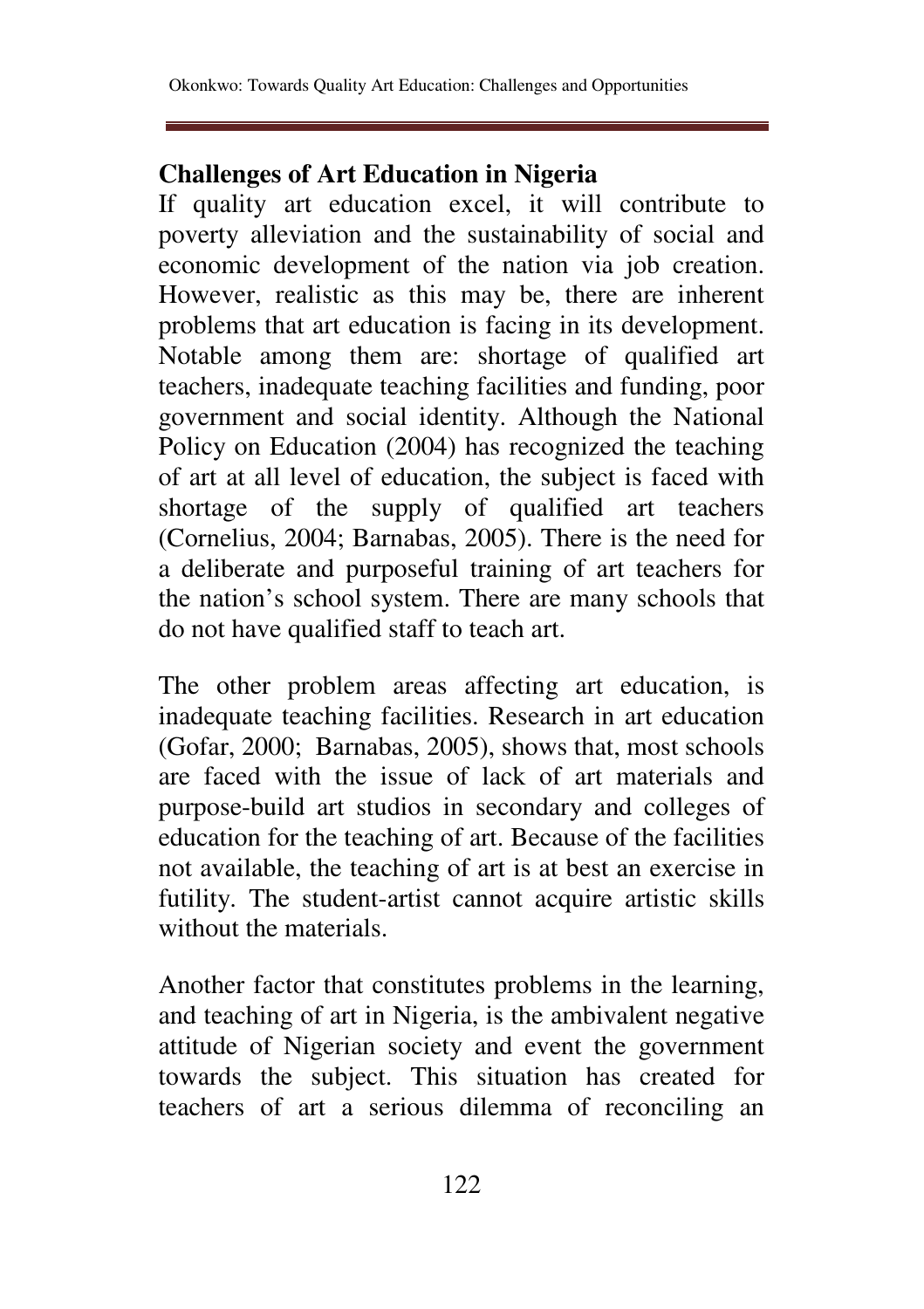already falling standard of education. Mbahi (2000) noted that, there is the misconception in the society that because art is a practical work and not academic, that art teacher is inferior in personality and should not claim the same status with his colleagues in the academic areas. This has affected enrolment in art teaching. It has also leads to the non-availability of trained art teachers with requisite experience. Also, the lack of recognition of the subject of its importance by the populace and even the government is another problem facing the subject.

The issue of social identity is another problem in terms of material value and position in education. Many students and parents see the subjects in terms of material value. Issues like personal interest, attitudes, types of education attained, one's life style and capabilities are ignored. Subjects like medicine, science, engineering, among others are therefore considered by students and parents (Mbahi, 1999).

There is the problem of inadequate curriculum planning and development. We are in the age of computer and information technology that require a complete reformation or reviewed of school curriculum. Art programmes at all levels of education need this review of curriculum. Many of those who participate in curriculum planning are not educationists but subject specialist. Curriculum specialists should be given the chance to review curriculum.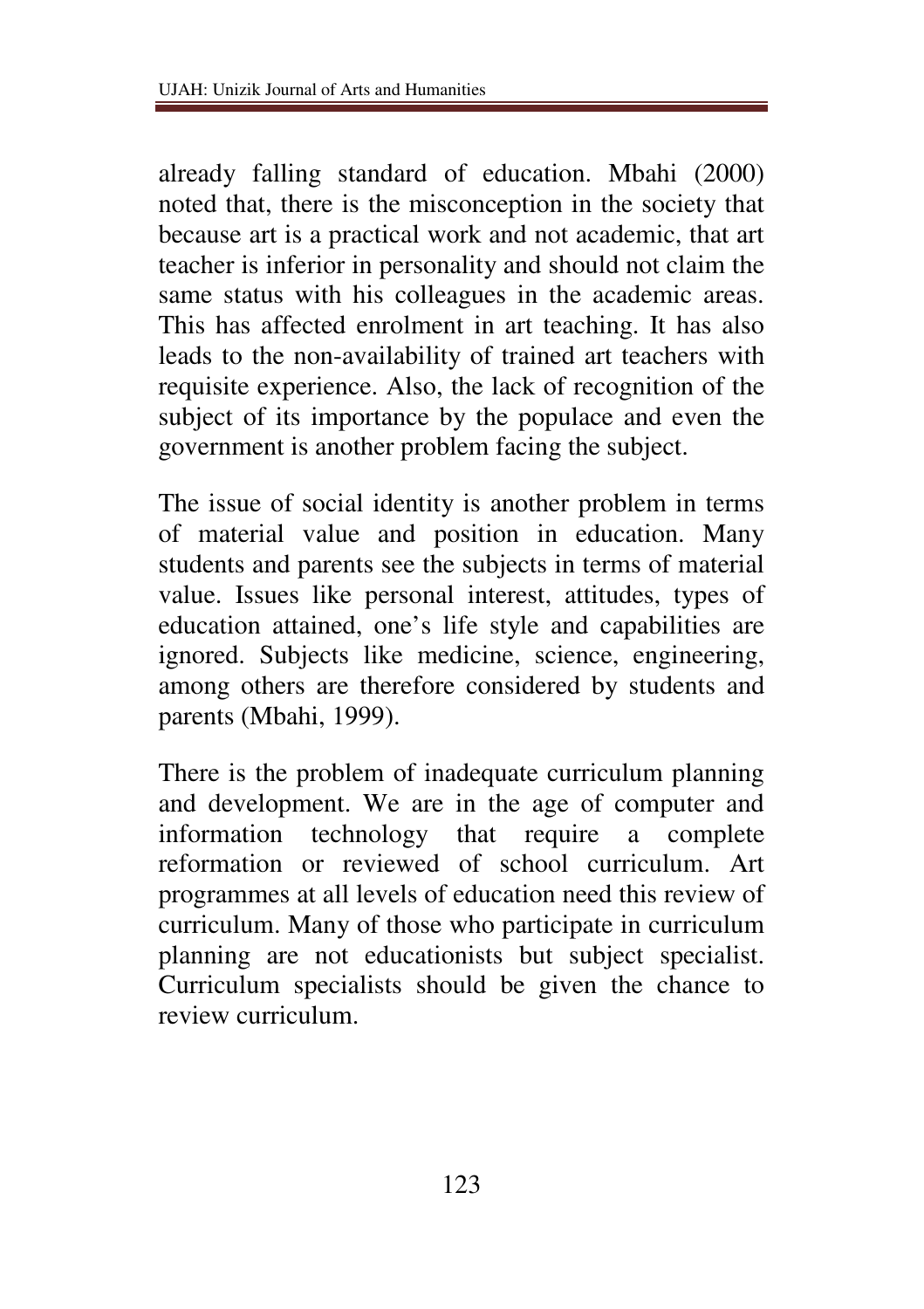# **Opportunities of Art Education in Nigeria**

Those who have obtained an Art Education degree have an understanding of the procedures and development of the art processes. In addition to this, those who are looking for a job with this degree will be equipped to understand how students learn and process information. Individuals who have an Art Education degree will be able to make a connection between art and history, art and emotion as well as art and life in their careers. The ability to make these connections will enable them to be more effective as they introduce art to their students. Introducing high school students to art and how it connects with the world is a job that is rewarding to many who have an Arts Education degree. Guiding students to express themselves through art provides art teachers a way to create value for aesthetics. According to Hilary (2006) high school teachers earn between N400.000 and N600.000 a year. Secondary teachers have to obtain proper certification before they are able to teach in schools. Those who are interested in teaching high school students should check with the school district to ensure that they have proper certification.

 Opportunities are available for those with Art Education degrees at post-secondary institutions. Applying to a community college may open doors to start a career in art education. A job seeker may consider becoming a contract teacher for the Art Department at a local college or University. Contract positions can eventually lead to a more permanent position. Art instruction at a local community college or university may include subjects such as art history, art and culture and beginning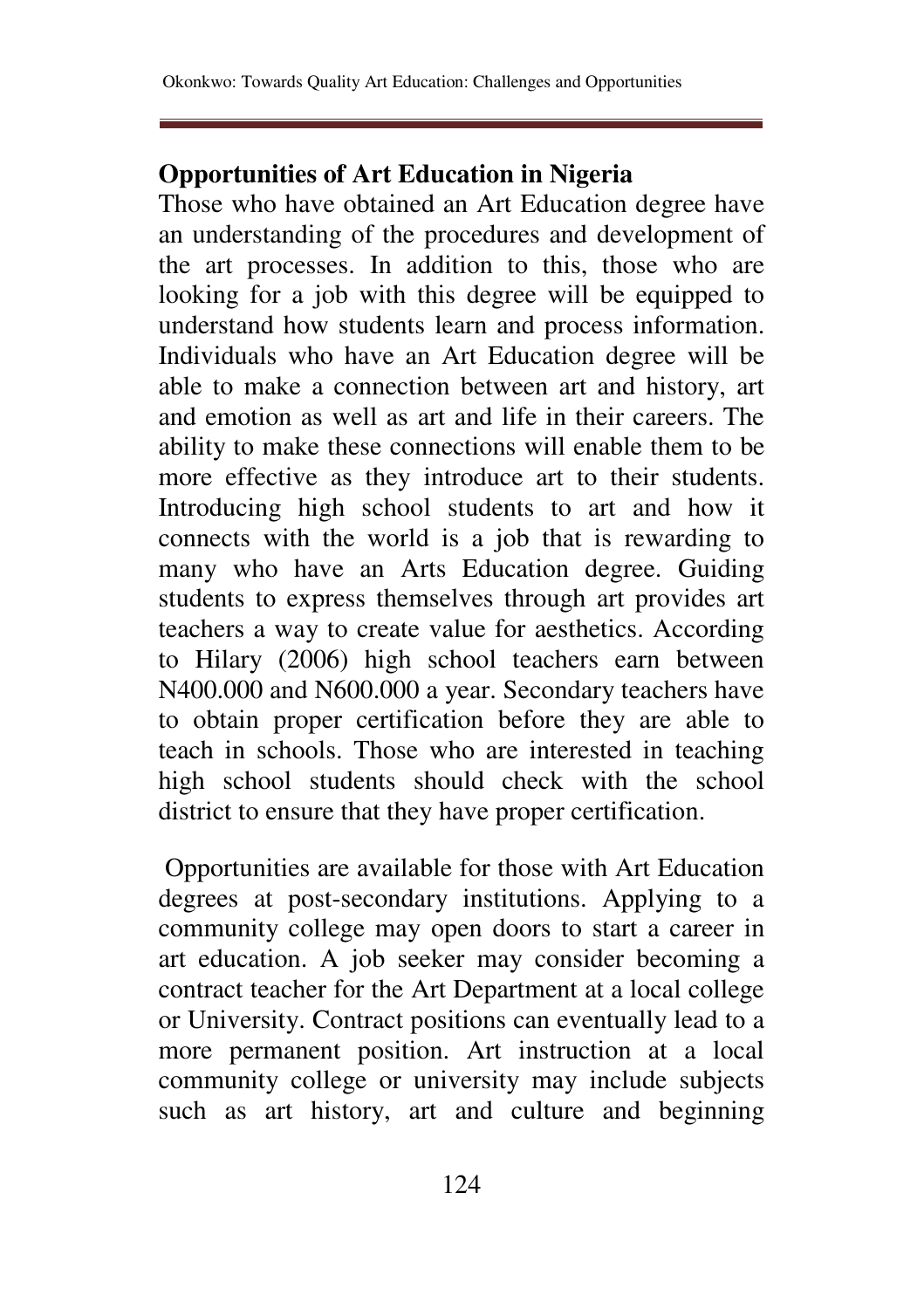Okonkwo: Towards Quality Art Education: Challenges and Opportunities

drawing. Teaching at a post-secondary institution is more flexible because classes do not meet everyday. According to Hilary (2006), post-secondary teachers in Nigeria earn between N900.000 and 1.2M a year. Consideration should be given to the possibility of running a private art teaching studio. The art teacher who works from his private studio can offer instruction to children who are just beginning to become interested in art as well as adults who want to try a new skill. Flexibility to choose class sizes as well as how large or small the classes will be is an advantage that this kind of teacher has. Private lessons can also be given art studio. If a person decides to work from a private teaching studio, he should decide whether he prefers to work from home or to work from rented space. He should check with his local zoning office to ensure that working from his home is an option (Anderson, 2002).

#### **Recommendation**

 To achieve a quality art education at all levels of education, government, private organization, parents, individuals and all stake-holders in the national educative process should jointly work to provide whatever human, material and financial resources to ensure improved quality art education programme. The following recommendations arising from the forgoing discussions will go a long way towards a quality art education and also make art education a viable vehicle for self-reliance in the  $21<sup>st</sup>$  century.

1. Shortage of manpower has restricted many schools from introducing art in their schools,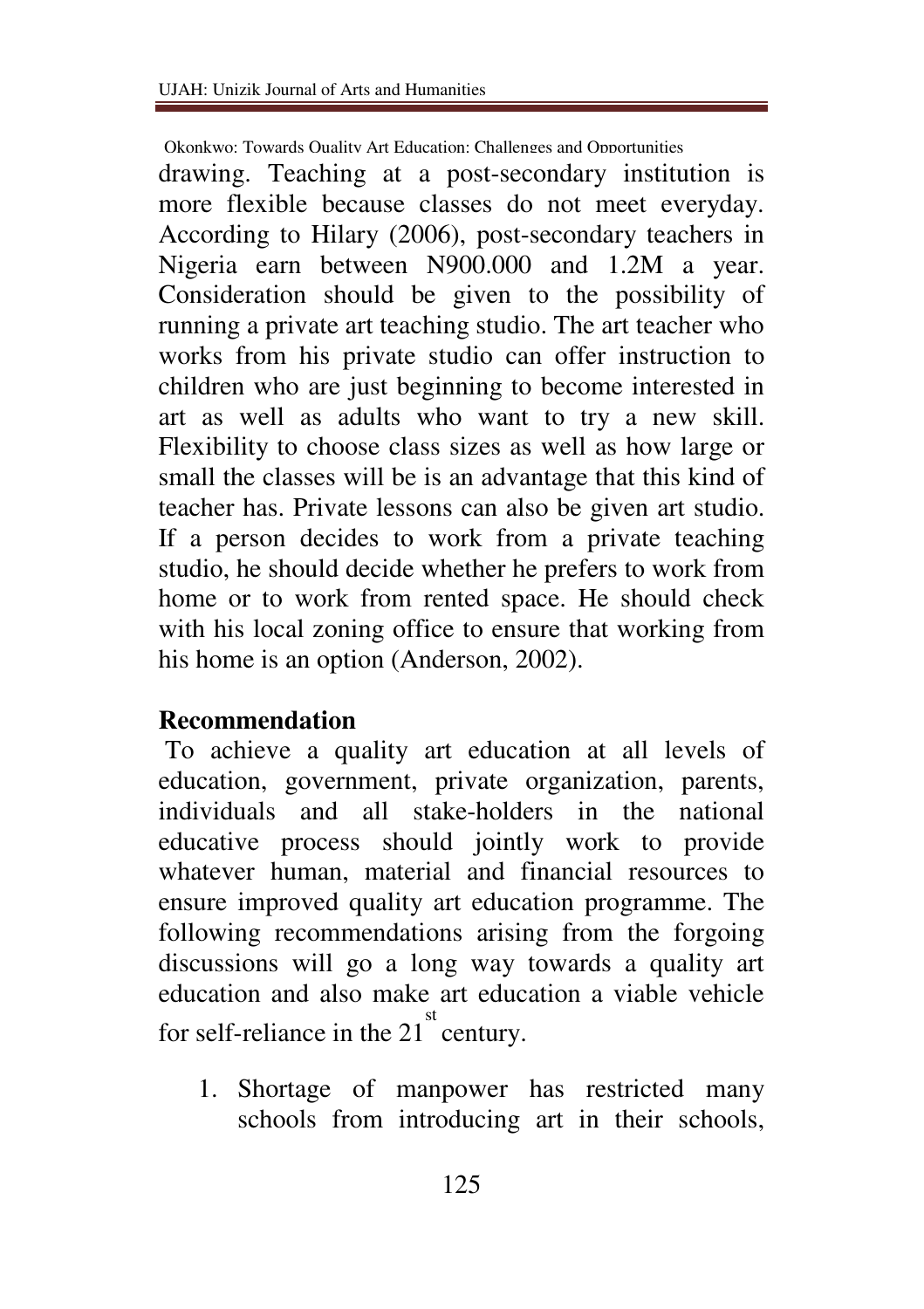Government should supply and keep effective qualified art teachers at various levels by giving special inducement grants. The current number of art teachings should be doubled more especially at NCE level of intake in art courses.

- 2. Indicators of a conducive teaching-learning environment are: attractive physical structure of studios and classroom, supply of art materials at any given times. Availability of variety of art materials helps both art teachers and students develop lifelong skills.
- 3. Review of the art programmes at all levels of education because we are in the age of globalization. Art education (fine and applied arts) need to quickly and rapidly respond to the changing needs of the society and the demands of the global realities and also to guarantee survival and competitiveness. This should be done by curriculum specialist not subject specialist.
- 4. Increase funding of art education: This should be done in the area of special incentives to the teachers, supply of art materials and equipment.
- 5. Increase the supply and training of qualified art teachers at all levels of education: It is time that without high quality art teachers in the right quantity; no appreciable progress can be recorded. Therefore, efforts should be made to increase, the rate of training and retention of art teachers.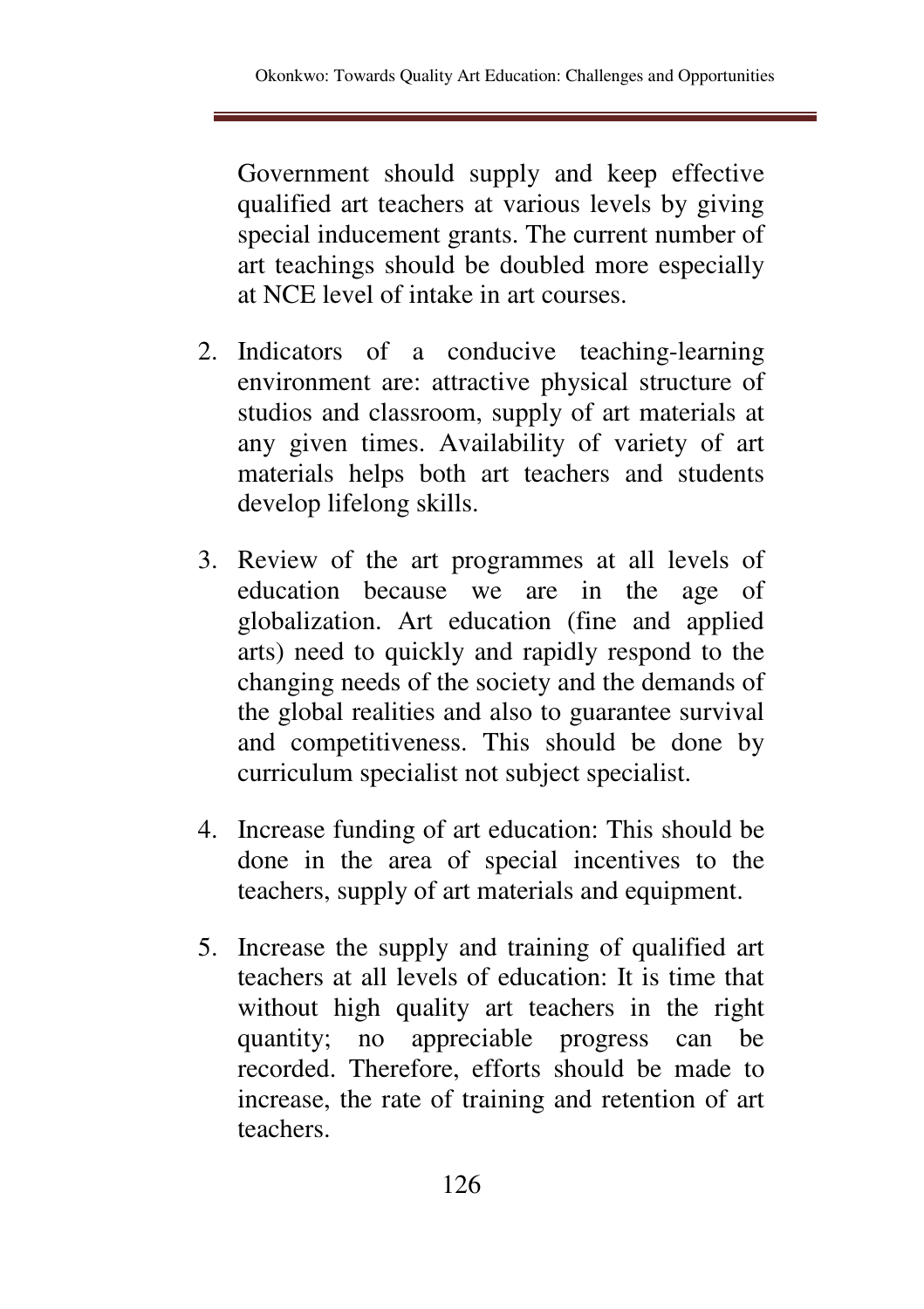#### **Conclusion**

 Art education is a part of school education that focuses on a wide range of arts, such as painting, drawing and sculpture. When looking at a subject like art education, there are opinions about whether it is a good skill for schools to teach or whether it is unnecessary and a waste of money. The course has many problems that arise as a result of differing opinions. Art education as an area of study has many challenges because its importance is not always noticeable. The thoughts that arts are unnecessary are one of the main challenges art education faces in society. Art education has a problem with emotional expression in many schools. The art of past generations was filled with emotion and passion. Unfortunately, modern art styles, that are often abstract, can make it difficult to determine emotions in art. This lack of focus on feeling and expression in the art education programs can remove the creativity and expressiveness from the art.

 *Good quality art education is an essential component of holistic education (formal and informal). It enhances self esteem, a sense of identity, unity and diversity. It improves the ability to handle change in a dynamic society. It encourages an appreciation and understanding of heritage. It enables the creation of future heritage, design and production. It increases individuals' potential to make a living, be more creative in the workplace and improve achievements in other spheres of life. Art education encourages freedom of expression and enriches the child's creative and*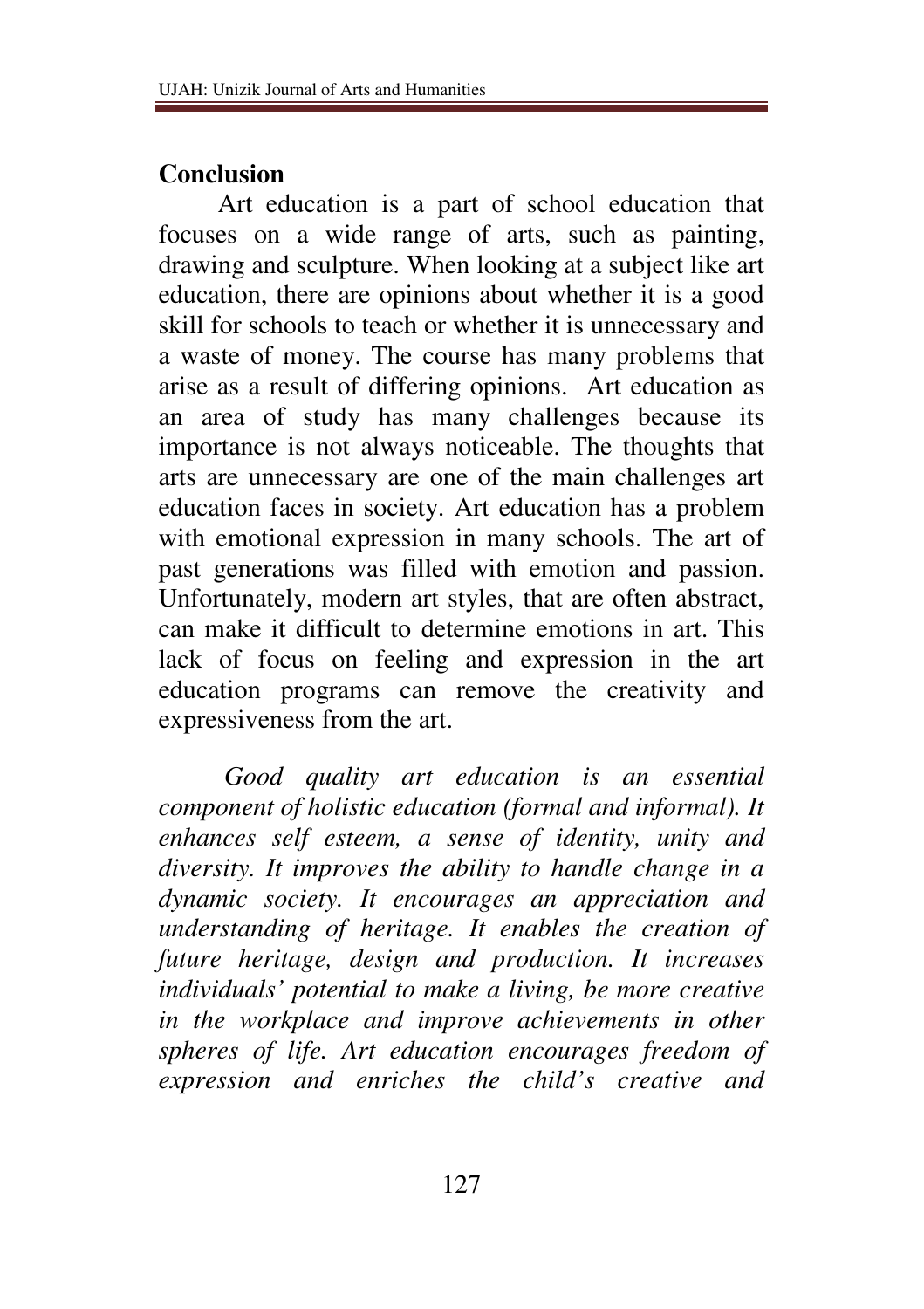*imaginative self. It also improves linguistic skills and stimulates social responsibility and spiritual growth.* 

*Ivan Emeka Okonkwo is of the Department of Fine & Applied Arts, Nnamdi Azikiwe University, Awka, Nigeria.*

#### **References**

- Anderson, T. (2002). *Real lives: Art teachers and cultures of school*. Portsmouth, NH: Heinemann.
- Barnabas, S. D. (2005). Teachers' assessment of children creative artwork: Case study of some primary schools in Kaduna State. Unpublished M. A. Thesis, Department of Fine Arts, A. B. U., Zaria.
- Burton, J. M. (2000). Learning in and through the Arts: The question of transfer. *Studies in Art Education, 41*(3), 228-257.
- Cornelius, H. D. (2004). An investigation into the teaching of art in some selected secondary schools in Tafawa Balewa L. G. A., Bauchi State. Unpublished Undergraduate Project, Department of Fine Arts, A. B. U., Zaria.
- Davis, J. (2008). Why our schools need the Arts. New York: Teachers College Press and Reston, VA: National Art Education Association.
- Eisner, E. (2004). *The arts and the creation of the mind*. New Haven: Yale University Press.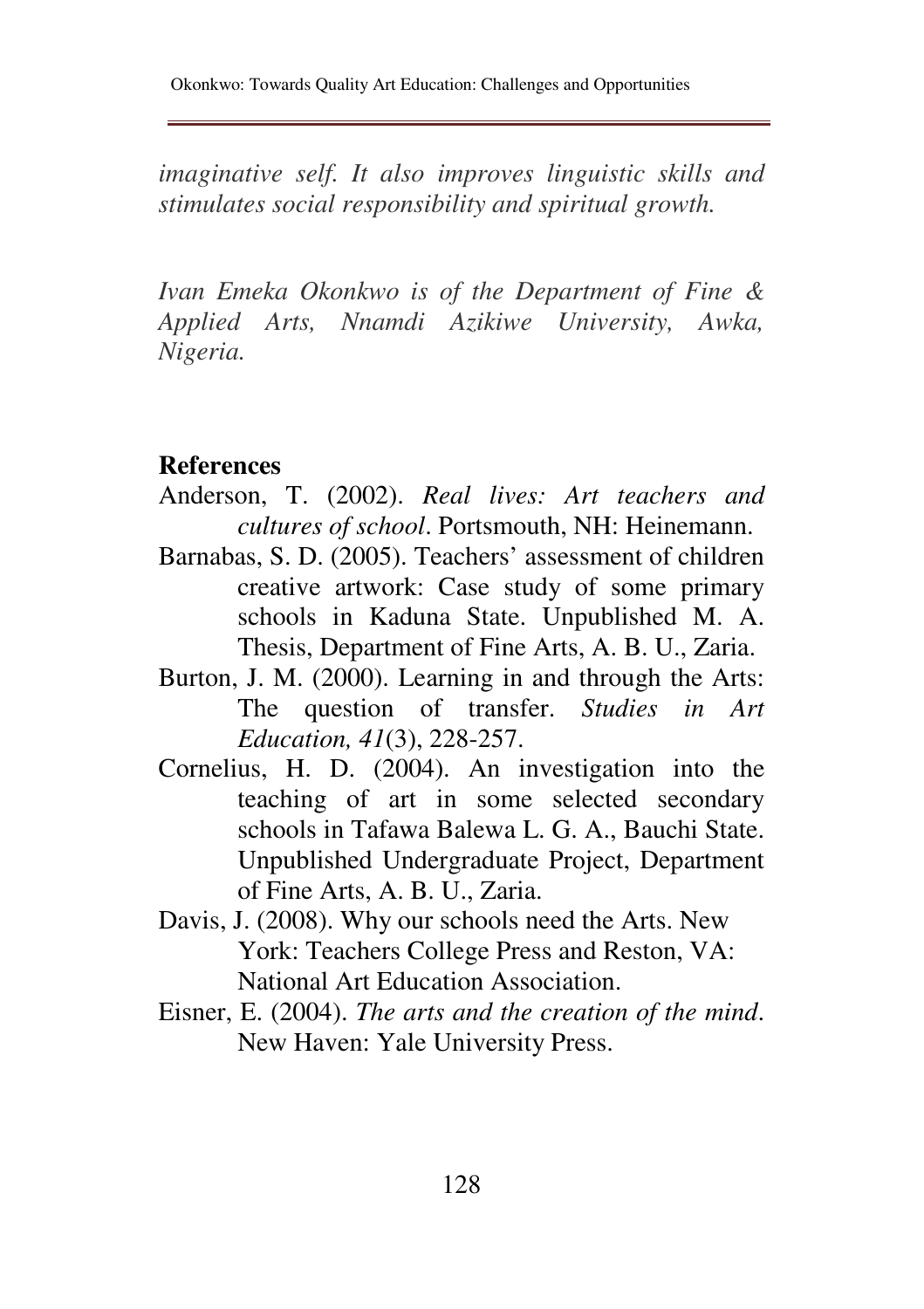- Federal Republic of Nigeria (2004). *National policy on*  education, 4<sup>th</sup> edition. NERDC Press. Yaba, Lagos – Nigeria.
- Fiske, E. (Ed.) (1999). *Champions of change: The impact of the arts on learning*. Washington DC: Arts Partnership & President's Committee on the Arts and Humanities.
- Freedman, K. (2003). Teaching visual culture. New York: Teachers College Press.
- Garrett, P. (2009). *Arts in Australia's national school curriculum*. Canberra: Office of the Minister for the Environment, Heritage and the Arts.
- Gibson, R., & Anderson, M. (2008).Touching the void: Arts education research in Australia. *Asia Pacific Journal of Education*, 28(1),103–112
- Gofar, D. N. (2000). Measurement of the relationship between continuous assessment score and performance in art. Unpublished M. A. Thesis, Department of Fine Arts, A. B. U., Zaria.
- Hafeli, M. (2000). Negotiating "Fit" in student art work: Classroom conversations. *Studies in Art Education, 41*(2), 130-145.
- Hilary, M. B. (2004). An evaluation of art programmes in some selected secondary schools in Taraba. Unpublished M. A. Thesis, Department of Fine Arts, A. B. U., Zaria.
- Jensen, Eric (2001). *Arts with the Brain in Mind*. Alexandria, Virginia: Association for Supervision and Curriculum Development. pp. 57–58, 81. ISBN 0-87120-514-9.
- La Pierre, S., & Zimmerman, E. (2007). *Research methods and methodologies in art education*.